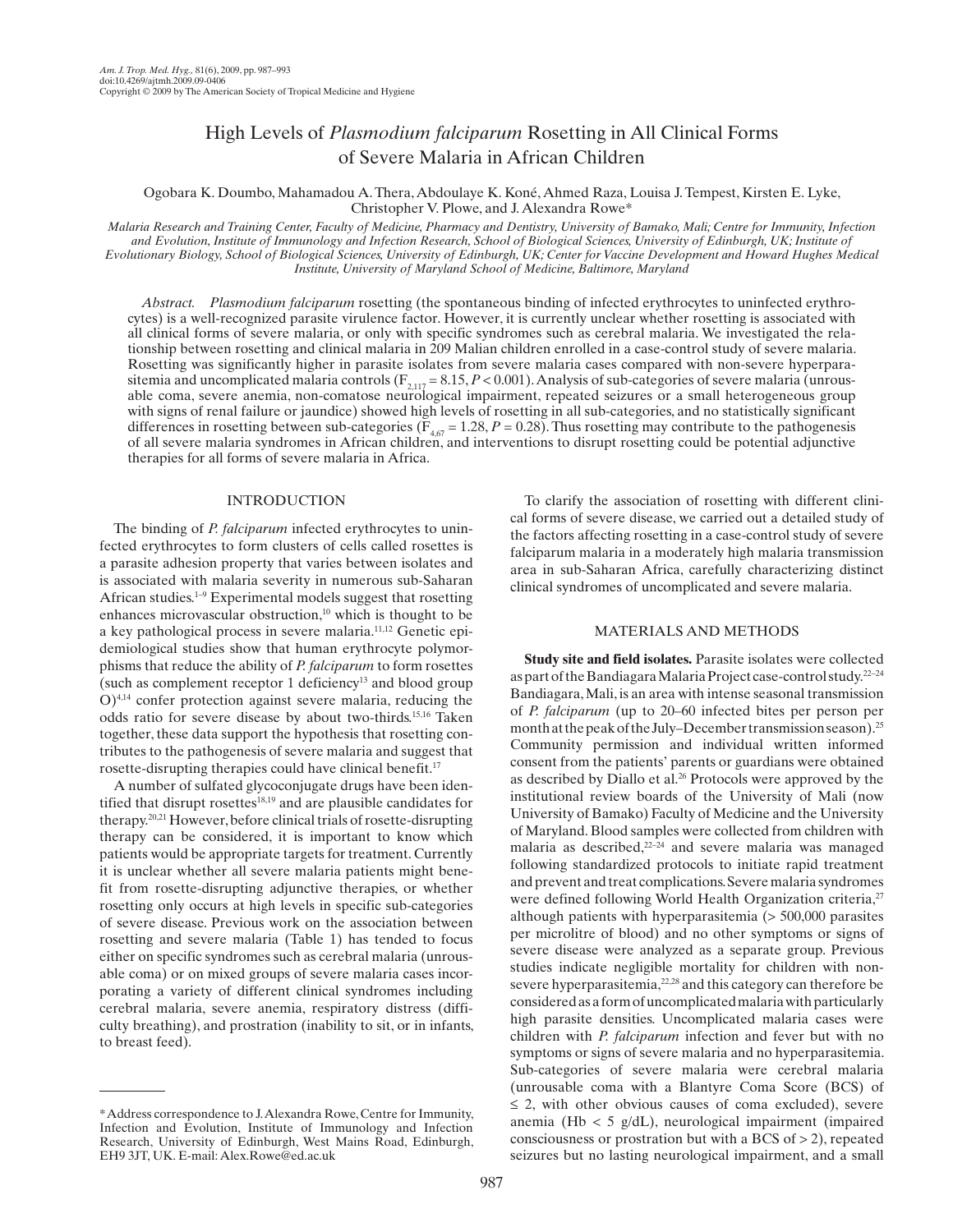| TABLE 1                                            |
|----------------------------------------------------|
| Rosetting and severe malaria in sub-Saharan Africa |

|                         | Mean or median rosette frequency* (range)<br>Number of isolates |                                |                          |                                                |
|-------------------------|-----------------------------------------------------------------|--------------------------------|--------------------------|------------------------------------------------|
| Site and reference      | Cerebral malaria†                                               | Severe malaria‡                | Uncomplicated malaria§   | $P$ value                                      |
| The Gambia <sup>1</sup> | $35(6-85)$<br>24                                                | $ND\P$                         | $17(0-71)$<br>57         | < 0.001                                        |
| The Gambia <sup>2</sup> | $28.3(0.5-70)$<br>24                                            | ND                             | $8.5(0-55)$<br>106       | < 0.000001                                     |
| Madagascar <sup>3</sup> | $19.5(5-28)$<br>6                                               | $30.5(20-43)$<br><sup>o</sup>  | $5(0-19)$<br>9           | $< 0.05$ (CM vs. UM),<br>$< 0.002$ (SM vs. UM) |
| Kenya <sup>4</sup>      | $6(0-94)$<br>21                                                 | $7(0-97)$<br>15                | $1(0-82)$<br>54          | $< 0.003$ (SM and CM<br>$vs.$ UM $)$           |
| Kenya <sup>5</sup>      | $5.0(0-37)$<br>45                                               | $9.5^{\text{II}}(0-46)$<br>49  | $4.5(0-26)$<br>50        | $< 0.05$ (SM vs. UM)<br>NS# (CM vs. UM)        |
| Gabon <sup>6</sup>      | ND                                                              | 16<br>47                       | 8<br>47                  | ${}< 0.05$                                     |
| Malawi <sup>32</sup>    | $13.9(0-57)$<br>46                                              | $16.4^{\circ}$ (1-49)<br>18    | $15.0(0-61)$<br>62       | <b>NS</b>                                      |
| Kenya <sup>7</sup>      | ND                                                              | $6.5**$ $(2.0-34.9)$ ††<br>.57 | $4.1(0.9-10.8)$ ††<br>64 | $0.02/0.054$ ##                                |
| Kenya <sup>8</sup>      | 17.2<br>11                                                      | 29.7<br>21                     | 12.9<br>45               | $0.001$ (SM vs. UM),<br>NS (CM vs. UM)         |
| Kenya <sup>9</sup>      | ND                                                              | $14.0**$ $(4-32)*$<br>25       | $3.5(1-10)$ ††<br>49     | < 0.001                                        |

\* Rosette frequency = percentage of mature-infected erythrocytes binding two or more uninfected erythrocytes.

† CM, cerebral malaria is defined as unrousable coma (Blantyre coma score of two or less).<br>‡SM, severe malaria includes a variety of syndromes such as severe malarial anemia (Hb < 5 g/dL), respiratory distress, prostration

§ UM, uncomplicated malaria is defined as acute falciparum malaria with no complications of severe or cerebral disease.

 $\P$  ND = not determined.

|| Severe malarial anemia only.

# NS = not significant.

†† Interquartile range. ‡‡ Mann Whitney *U* test/logistic regression.

heterogeneous group with no neurological abnormalities or anemia but with evidence of renal failure (anuria or hematuria) or jaundice. Cerebral malaria and severe anemia were taken as primary defining criteria when they co-existed with other criteria, as described previously.<sup>22</sup> Respiratory distress did occur, but always co-existed with other severe criteria such as coma, anemia, or neurological impairment, therefore it is not shown as a separate category.

 **Parasite culture.** Blood samples were depleted of lymphocytes via density centrifugation, suspended in Glycerolyte, and frozen to –70°C. Frozen samples were shipped to Edinburgh where they were thawed by standard methods. Briefly, the isolates were diluted in a gradient of salt solutions and washed in RPMI 1640 medium containing 2 mM glutamine, 25 mM Hepes, 20 mM glucose, and 25 μg/mL gentamicin (incomplete RPMI) before culturing in complete RPMI (incomplete RPMI supplemented with 10% human AB serum) at 2% hematocrit. The parasites were incubated at 37°C in 3%  $CO_2$ , 1%  $O_2$ , 96%  $N<sub>2</sub>$ . Cultures were monitored by Giemsa-stained thin smears for 18–36 hours, and only those with normal morphology that matured to the pigmented-trophozoite stage were included in the study. Two hundred and seventy-two out of a possible 378 *P. falciparum* -infected samples collected as part of the Bandiagara case-control study<sup>22</sup> were put into culture, the remainder having been lost in a freezer breakdown. The rosette frequency of 209 of these isolates was assessed, the remainder being excluded either because the parasites failed to mature beyond ring stage *in vitro* or because the parasitemia was too low for reliable assessment  $( $0.5\%$ ).$ 

 **Rosetting assays.** The rosetting of each isolate was assessed in the first cycle of *in vitro* growth when the majority of the parasites had reached the pigmented-trophozoite stage. A

100 μL aliquot of culture suspension was stained with 25 μg/mL of ethidium bromide for 5 minutes. A wet preparation was made by placing a 10 μL drop of culture suspension (2% hematocrit) on a microscope slide and covering it with a  $22 \times 22$  mm coverslip. Wet preparation slides were blinded so that the microscopist did not know the clinical category of each sample. The wet preparation was viewed with a fluorescence microscope (40× objective) using both white light and fluorescence simultaneously to visualize both infected and uninfected erythrocytes. Mature-infected erythrocytes were counted and assessed for rosetting, with a rosette being defined as an infected erythrocyte binding two or more uninfected erythrocytes. The rosette frequency is the percentage of infected erythrocytes in rosettes out of 200 infected erythrocytes counted.

 **Platelet-mediated clumping assays.** Platelet-mediated clumping was assessed when the parasites reached the mature pigmented-trophozoite stage as described previously. 29 Briefly, parasite cultures were suspended at 2% hematocrit in 10% platelet-rich plasma from an AB+ malaria-naive donor (to avoid ABO compatibility problems) in incomplete RPMI medium (final concentration  $1 \times 10^7$  platelets per mL). Twentyfive μg/mL of ethidium bromide was added and the mixture was gently rotated for 30 minutes at room temperature. A wet preparation was viewed on a fluorescence microscope and 500 infected red cells were counted and scored for clumping, with three or more infected erythrocytes adherent to each other constituting a clump. The clumping frequency is the percentage of infected erythrocytes in clumps out of 500 infected erythrocytes counted.

 **Statistical analysis.** The original matched design of the Bandiagara case-control study<sup>22</sup> was not used in the rosette

 <sup>\*\*</sup> Includes cerebral malaria cases.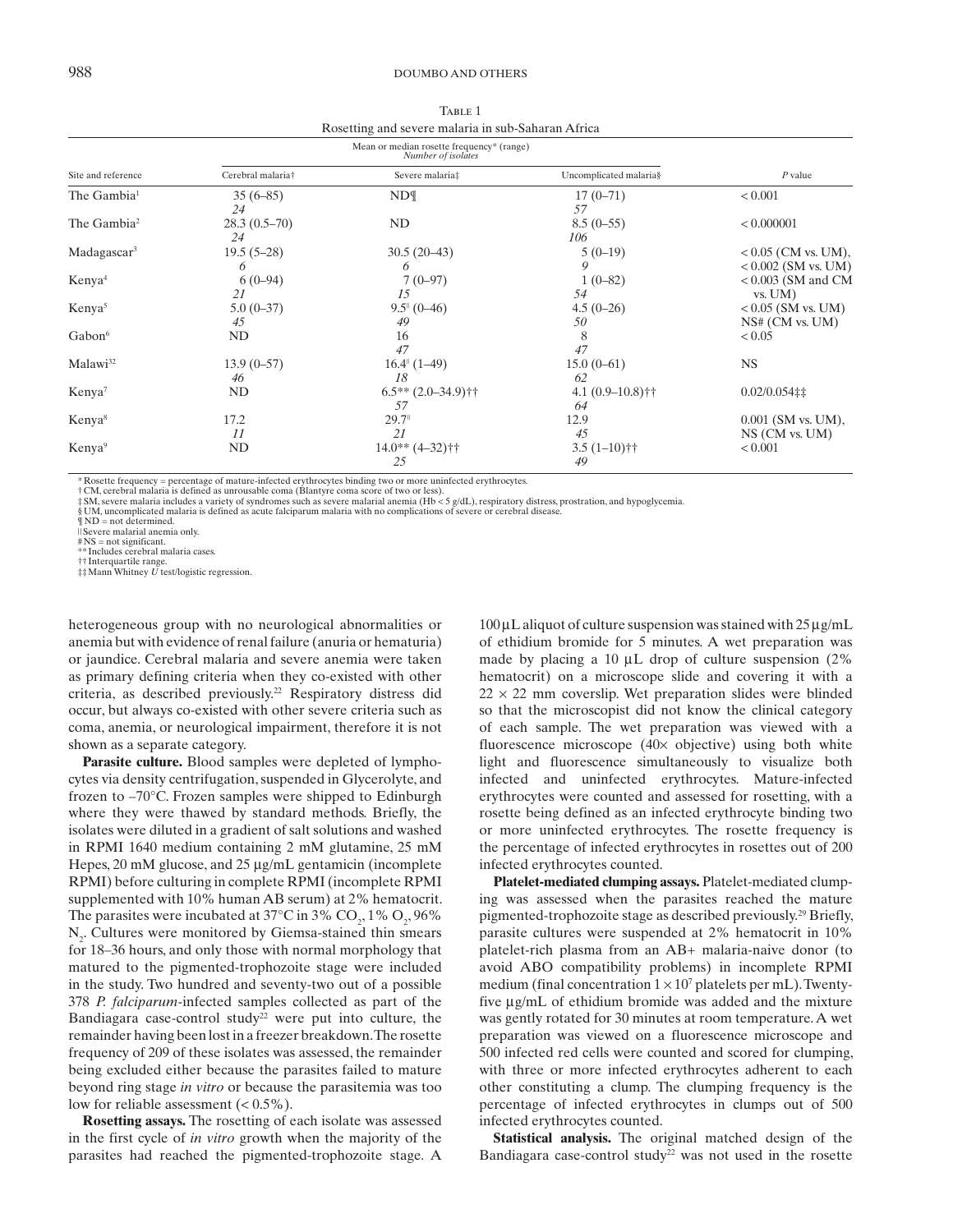frequency analysis because technical problems (see parasite culture) meant that it was not possible to obtain rosette frequency data from all samples. The  $\chi^2$  test was calculated using a  $3 \times 2$  contingency table at http://www.physics.csbsju .edu/cgi-bin/stats/contingency.html. Univariate analysis was carried out using Statview (version 5, SAS Institute, Inc., Cary, NC), and multivariate analysis was carried out using the statistical package S-PLUS 6.0 (Release 1, Insightful Corp., Palo Alto, CA), using Generalized Linear Models (GLM). Because the response variables were proportions, and therefore bound between 0 and 1, they were analyzed using binomial errors with a logit linear predictor.<sup>30,31</sup> The rosette frequency percentages were analyzed as counts with binomial errors. Explanatory variables in the statistical model included category of disease (severe malaria, nonsevere hyperparasitemia, and uncomplicated malaria, as defined above), patient parasitemia on admission to hospital (% of erythrocytes parasitized), parasite platelet-mediated clumping frequency (%), patient ABO blood group, age, and hemoglobin level. The analyses were repeated using only cases in the severe disease category. In these analyses, rosetting was examined between subcategories of severe disease (which includes coma, neurological impairment, seizures, anemia, and other), and sub-category replaced category of disease as an explanatory term in the model. Models were fitted by initially including all explanatory terms and allowing interactions up to second order. Interactions including more than two terms were not permitted due to small sample sizes. The statistical significance of a term in a GLM with binomial errors was assessed by the change in deviance of the model when the term was dropped from it. To correct for overdispersion, significance of a term was assessed using an F ratio. Minimal models were obtained by step-wise deletion of non-significant terms, using an  $\alpha$ -value of 0.05. Data on the relationship between rosetting and ABO blood group using this dataset have been reported previously, 16 and rosetting in relation to invasion properties of a subset of the samples has also been described.<sup>24</sup> However, the analysis presented here on the whole dataset and the relationship between rosetting and sub-categories of severe malaria has not previously been reported.

#### RESULTS

 Rosetting was assessed in the first cycle of *in vitro* growth in 209 *P. falciparum* isolates from Malian children (91 from children with uncomplicated malaria, 40 from children with non-severe hyperparasitemia, and 78 from children with severe malaria). The characteristics of the patients from which the parasite isolates were derived are summarized in Table 2. The children in the three disease categories did not differ significantly in age. The children with severe malaria had lower hemoglobin levels than the other two groups, as expected because severe anemia is a criterion for severe disease. The highest mean parasitemia was seen in children with non-severe hyperparasitemia and the lowest in children with uncomplicated malaria (Table 2), which is also as expected, because parasitemia was a defining feature of these categories.

 Rosetting was most common in parasite isolates from severe malaria patients (severe malaria, rosettes in 70/78 (90%), nonsevere hyperparasitemia 31/40 (77%), and uncomplicated malaria 50/91 (55%) isolates,  $\chi^2 = 26.0$ , two degrees of freedom, *P* < 0.0001). Furthermore, examination of the distribution

 Summary of patient characteristics Disease category  $N$  Age\* (months)  $Hb^*(g/dL)$   $Pt^*{}^+(%)$ Uncomplicated 91  $42.9(27.3)$   $9.8(1.7)$   $2.0(1.8)$ 

TABLE 2

|                  | $\sim$ 1 | $T \sim 7$ . $21$ . $31$ | $7.0$ (1.1) | 2.0(1.0)  |
|------------------|----------|--------------------------|-------------|-----------|
| Non-severe       |          |                          |             |           |
| hyperparasitemia | 40       | 47.2 (27.8)              | 10.2(1.5)   | 12.6(6.5) |
| Severe malaria   | 78       | 38.5(25.3)               | 8.0(2.5)    | 7.0(6.5)  |
| P value‡         |          | 0.232                    | < 0.0001    | < 0.0001  |
|                  |          |                          |             |           |

\* Mean (standard deviation).

 † Pt = parasitemia. ‡ ANOVA .

of rosette frequencies within each disease category showed that the median rosette frequency in the severe disease category (median 20%, interquartile range (IQR) 10–40%) was significantly higher than in the two non-severe categories (hyperparasitemia: median 8.5%, IQR 2–20%; uncomplicated malaria: median 1%, IQR 0–12%, Kruskal-Wallis test *P* < 0.0001, Figure 1).

 Our previous work on platelet-mediated clumping (a parasite adhesion phenotype whose relationship with disease severity remains controversial) showed that univariate analysis can be misleading, and that apparent associations with disease category can arise if confounding factors such as parasitemia differ between disease categories.<sup>29</sup> To determine if other variables influence the association between rosetting and severe malaria, we performed multivariate analysis of factors that affect rosetting, including the disease category (severe, nonsevere hyperparasitemia, and uncomplicated), patient's admission parasitemia, patient age, hemoglobin level, and ABO blood group type. The platelet-mediated clumping frequencies of these clinical isolates had been measured previously,<sup>29</sup> therefore parasite clumping frequency was also included in the multivariate analysis, to investigate the relationship between clumping and rosetting. Multivariate analysis suggested that disease category explained most of the deviance in rosetting, with highly significant differences in rosetting demonstrated between categories ( $F_{2,117} = 8.15$ ,  $P < 0.001$ ). The other variable that had a major effect on rosetting was ABO blood



FIGURE 1. Distribution of *P. falciparum* field isolate rosette frequencies in relation to malaria severity. Box plots showing significantly higher rosette frequencies in parasite isolates collected from children with severe malaria (severe,  $N = 78$ ) compared with isolates from children with non-severe hyperparasitemia (hyp,  $N = 40$ ) or uncomplicated malaria (uncomp, *N* = 91), Kruskal-Wallis test, *P* < 0.0001. Boxes indicate the median (central line) and the interquartile range. The error bar indicates the 90th percentile, and points beyond the 90<sup>th</sup> percentile are shown as circles.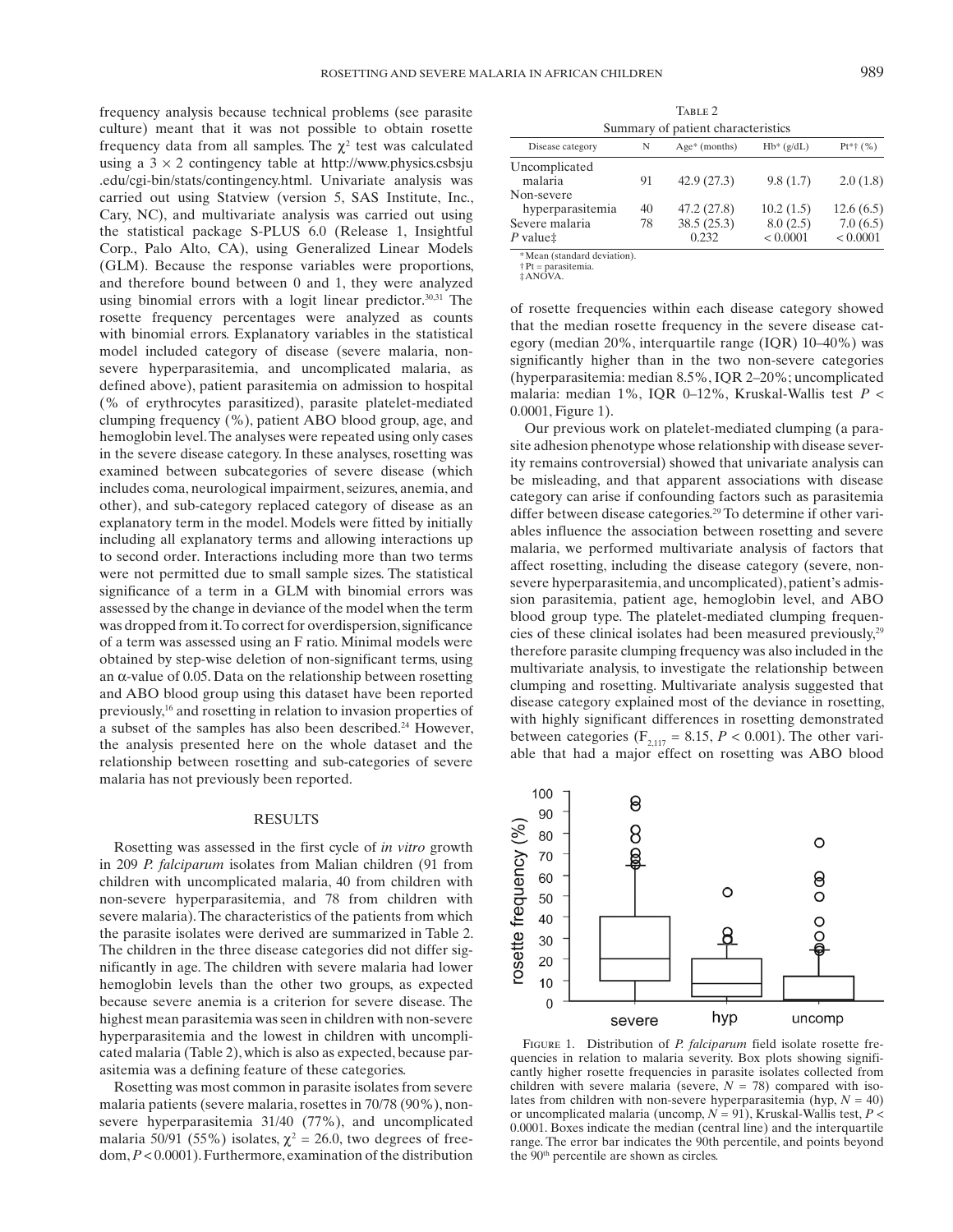group  $(F_{3117} = 3.54, P = 0.017)$ , with lower rosetting in isolates from group O patients compared with those from groups A, AB, and B as reported previously.<sup>16</sup> There was also an interaction between blood group and hemoglobin, such that in blood group A and AB, rosetting frequency was negatively associated with hemoglobin level, whereas this negative association was not apparent in blood groups B and O ( $F_{3,117} = 4.88$ ,  $P = 0.003$ ). There was also evidence for a negative association between rosetting and platelet-mediated clumping  $(F_{1,117} =$  $5.09, P = 0.026$ , supporting the clear distinction between these two phenotypes.<sup>29</sup> Patient age and percentage parasitemia on admission were non-significant terms in the model. In summary, this multivariate analysis shows that disease category is the major factor affecting rosetting, and indicates that the relationship between rosetting and severe disease is not due to confounding factors such as host age or parasitemia.

 To address whether rosetting is associated with distinct clinical forms of severe malaria, rosette frequencies in the subcategories of severe disease were examined. Within the severe malaria category there were 26 children with unrousable coma (Blantyre coma score  $\leq$  2), 23 non-comatose children with impaired consciousness or prostration, 15 children with repeated seizures, eight children with severe malarial anemia (Hb  $<$  5 g/dL) and six children with assorted other symptoms and signs suggestive of renal failure (anuria, hematuria) or jaundice. High levels of rosetting were noted in each subcategory (Figure 2), and univariate analysis demonstrated no significant differences between sub-categories (Kruskal-Wallis test  $P = 0.63$ ). There were five isolates from children who had



FIGURE 2. Distribution of *P. falciparum* field isolate rosette frequencies in relation to severe malaria sub-categories. Box plots (as in Figure 1) showing no significant difference in rosette frequencies between various severe malaria sub-categories including severe malarial anemia (anemia, median 30.5%, interquartile range (IQR) 11–58%), cerebral malaria (coma, median 16.5%, IQR 4–28%), non-comatose neurological impairment (neuro, median 22.0%, IQR 13–45%), repeated seizures (seizures, median 22.0%, IQR 11–29%), and renal failure/jaundice (other, median 9.5%, IQR 0–71%), Kruskal-Wallis test,  $P = 0.63$ . A full definition of each sub-category is given in the methods. The number of isolates  $(N)$  in each subcategory is shown. For comparison, the non-severe hyperparasitemia patients had a median rosette frequency of 8.5%, IQR 2–20%, and the uncomplicated malaria patients had a median rosette frequency of 1%, IQR  $0-12\%$ .

both cerebral malaria and severe malarial anemia, and these isolates were included in the cerebral malaria category for analysis (Figure 2). However, inclusion of these five isolates in the severe anemia category (giving a median rosette frequency 25%), or analyzing them as a separate group (median rosette frequency 19%) did not materially alter the results shown here. The cerebral malaria group had a median rosette frequency of 16% if the five isolates with concurrent severe anemia were removed. Of the eight children in the severe anemia category, two also had respiratory distress and one had hematuria. Nine children from the severe group died (11.5% mortality), with the highest mortality rate occurring in children with coma plus severe anemia (3/5, 60%). The median rosette frequency of the severe malaria patients who died (20%, IQR 9.5–46.8%) was not significantly different from the median rosette frequency of the severe malaria patients who survived (20%, IQR 10.0–37.8).

 The multivariate analysis was repeated using the smaller dataset containing only the severe malaria cases. As described in the full dataset, patient age and percentage parasitemia on admission were non-significant terms in the model, whereas ABO blood group and platelet-mediated clumping were significant factors. Importantly however, the multivariate analysis confirmed that there were no significant differences in rosette frequency between the sub-categories of severe disease  $(F_{4,67})$  $= 1.28, P = 0.28$ .

#### **DISCUSSION**

 This study confirms that high levels of rosetting are associated with severe malaria and reveals that the association between rosetting and severe malaria remains highly statistically significant after multivariate analysis that allows other factors such as patient parasitemia, hemoglobin (Hb) level, and ABO blood group to be taken into consideration. In addition, this study demonstrates, for the first time, that subcategories of severe malaria all show high levels of rosetting, with no statistically significant difference in rosette frequencies between sub-categories (Figure 2).

 Early studies on rosetting and severe malaria focused on patients with strictly defined cerebral malaria and showed markedly higher rosette frequencies in *P. falciparum* isolates from comatose patients compared with isolates from patients with uncomplicated malaria in West Africa (Table 1).<sup>1,2</sup> Studies in East Africa showed an association between rosetting and cerebral malaria in some, 3,4 but not all studies. 5,8,32 Furthermore, an association between rosetting and disease severity in mixed groups of severe malaria patients<sup>3,6,7,9</sup> or patients with severe malarial anemia<sup>5,8</sup> was noted. Considerable uncertainty remains regarding whether rosetting is associated with all clinical forms of severe malaria or only some specific syndromes. The current study aimed to clarify the relationship between rosetting and sub-categories of severe disease. We found high levels of rosetting in all sub-categories of severe malaria in Mali, including cerebral malaria (coma), severe malarial anemia, non-comatose neurological impairment (including prostration), repeated seizures without long-lasting neurological impairment, and in a mixed group of patients with symptoms or signs of renal failure or jaundice (Figure 2).

 Despite the fact that this is one of the largest studies of rosetting and severe malaria carried out to date, the sample size is still small in each sub-category of severe disease. This is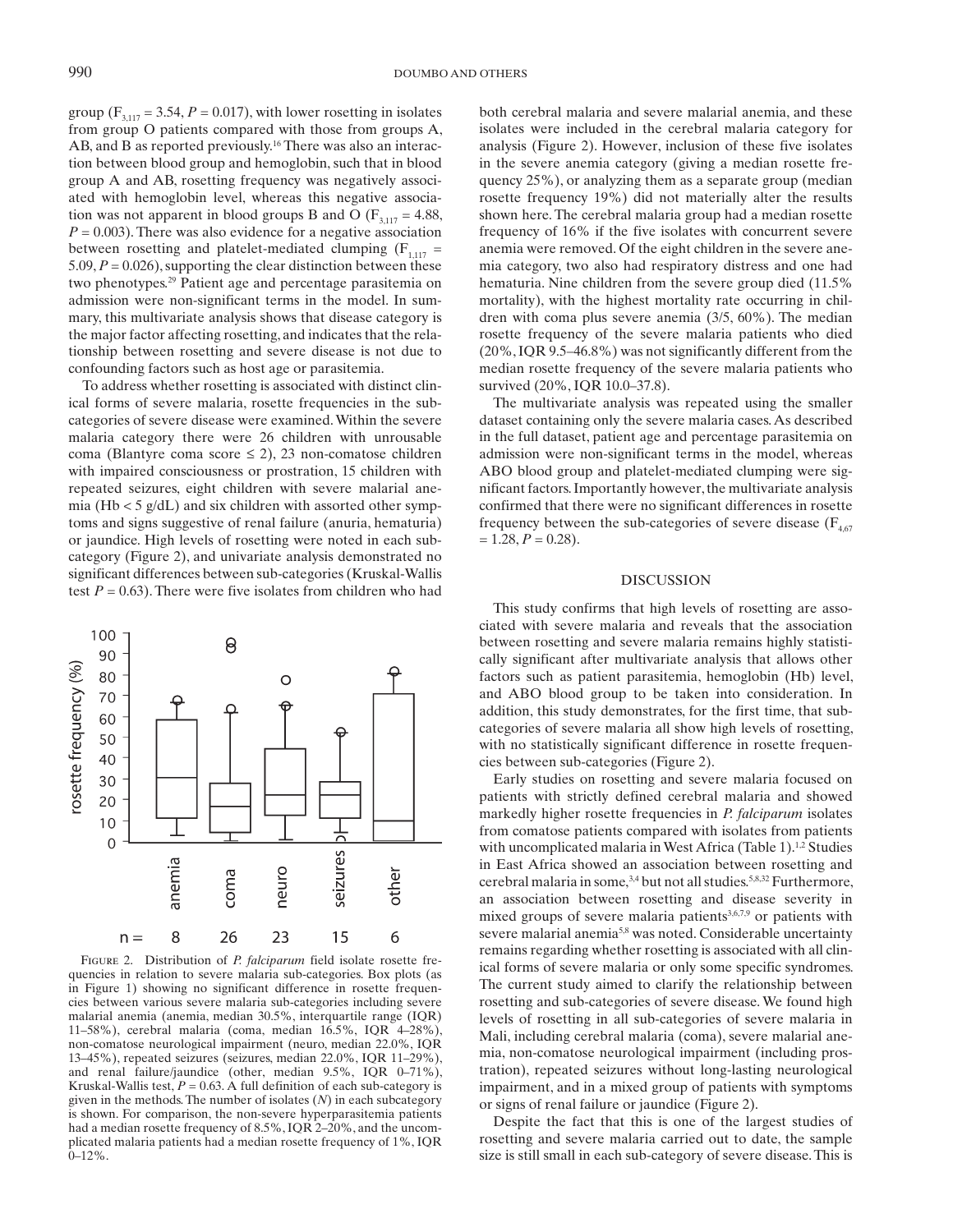particularly true for the heterogeneous renal failure/jaundice sub-category, as these clinical features are rare in African children with severe malaria.<sup>28</sup> Severe anemia is also relatively uncommon in this study, due to the age distribution and epidemiology of severe disease in the study area. 33 Neurological abnormalities are frequently seen in children with severe malaria, and all manifestations (unrousable coma, non-comatose impaired consciousness, and repeated seizures) were associated with high rosetting levels (Figure 2). Ideally, larger studies should be carried out to confirm these results and to clarify the associations between rosetting and severe malaria syndromes under different transmission intensities. However, studies of rosetting and malaria severity are likely to remain problematic due to the logistical difficulties of collecting and culturing large numbers of *P. falciparum* isolates from severely ill children. Parasite isolates collected from patients have to be cultured *in vitro* for 12–36 hours before assessment of rosetting to allow development of ring-stage parasites (the only form found in peripheral blood) to the pigmented-trophozoite stage at which rosetting occurs. This process is time-consuming and requires facilities for cell culture and microscopy that limit the sites at which studies can be undertaken.

 Despite the logistic difficulties and small sample sizes affecting many rosetting studies, a clear pattern emerges across sub-Saharan Africa. Children with uncomplicated malaria are infected with parasite isolates that form few rosettes (Table 1) and Figure 1). In contrast, most (although not all) children with severe malaria are infected with parasite isolates showing high rosetting levels. In the current study, more than half of the severe malaria cases had parasite isolates with rosette frequencies of 20% or higher. The rosette frequency threshold at which pathogenic effects occur *in vivo* is unknown, and could be influenced by numerous factors such as the patient's overall parasite burden, and the size and strength of the rosettes. 34,35

 Although the association between rosetting and severe malaria in sub-Saharan Africa is well-established, direct evidence that rosetting plays a causal role in malaria pathogenesis in humans is lacking. This is because experiments addressing the role of rosetting in pathogenesis cannot be performed in humans for ethical reasons, and there is no animal model that fully mimics the pathological and clinical features of falciparum malaria. There is, however, strong indirect evidence from human genetic epidemiological studies that supports a pathogenic role for rosetting. Human erythrocyte polymorphisms of rosetting receptors that reduce the ability of *P. falciparum* to form rosettes, such as blood group  $O<sup>4,14</sup>$  and complement receptor 1 deficiency,<sup>13</sup> confer protection against severe malaria. 15,16,36,37 These polymorphisms have a specific effect on rosetting and do not influence total parasite burdens, 15,16 therefore their protective effect is compelling evidence that rosetting plays a causal role in pathogenesis. In addition, a plausible mechanism for a pathogenic effect of rosetting has been demonstrated. In an *ex vivo* microvasculature model, rosetting parasites cause significantly greater obstruction to flow in small blood vessels that cytoadherent non-rosetting parasites. 10 In this model, rosettes were disrupted by high shear forces in the arterial side of the circulation, but in capillaries and post-capillary venules, rosetting parasitized erythrocytes bound to endothelial cells and uninfected erythrocytes simultaneously to occlude vessels and impair blood flow. Impairment of microvascular blood flow leading to hypoxia, ischemia, and metabolic disturbances is thought

to be the fundamental cause of tissue damage and death in severe malaria.<sup>11,12</sup> Taking all the above data together, current evidence supports a direct role for rosetting in the pathogenesis of severe malaria.

 One unexpected result that emerged from the multivariate analysis of rosetting was an interaction between ABO blood group and hemoglobin. Rosette frequency was negatively associated with hemoglobin level in isolates from patients with blood groups A and AB, whereas this negative association was not apparent in blood groups B and O ( $F_{3,117} = 4.88, P = 0.003$ ). Further investigation will be required to determine if this is a reproducible finding and to examine its biological significance. Previous work has shown that rosetting parasites show a preference for erythrocytes bearing either A or B blood group antigens, and form larger, stronger rosettes with cells of the preferred type compared with group O cells. 14,38 The preference for the A antigen is particularly common,<sup>39</sup> and direct binding of the parasite rosetting ligand PfEMP1 to the A antigen has been demonstrated.<sup>40</sup> The mechanism through which binding to A antigen (and rosetting in general) might lead to lower hemoglobin levels is unclear. One possibility is that parasite-induced damage of the uninfected erythrocytes in rosettes could occur, including the formation of oxidative products such as 4-hydroxynonenal,<sup>41</sup> that could lead to the phagocytic clearance of uninfected cells and so contribute to anemia. If rosettes in group A patients are larger (i.e., contain more uninfected erythrocytes per rosette than in B and O patients) this could lead to greater clearance of uninfected erythrocytes and account for the relationship with hemoglobin level seen here.

 Recent research has identified compounds that reverse rosetting *in vitro* and may have potential as adjunctive therapies for severe malaria. 20,21 The mortality rate of severe malaria is as high as 15–20%, even in patients who reach hospital and are treated with effective antimalarial drugs. Approximately 85% of severe malaria-related deaths in hospital occur in the first 24 hours after admission, before the parasite-killing effects of antimalarial drugs have time to act.<sup>28</sup> Therefore adjunctive therapies for severe malaria that target the underlying disease process are urgently needed.<sup>17</sup> Rosette-disrupting therapies that relieve or prevent microvascular obstruction have potential to ameliorate the symptoms of severe malaria. Heparin has been shown to reverse rosetting in a subset (one-third to one-half) of rosetting isolates, 18,19,42 and a heparin derivative reverses sequestration in an animal model.<sup>20</sup> Curdlan sulfate, a glycoconjugate drug that was initially developed as a possible AIDS therapy,<sup>43</sup> was shown to be an effective rosette-reversing agent against a range of clinical isolates<sup>21</sup> and is another potential candidate for severe malaria adjunctive therapy. Curdlan sulfate was shown to be safe for use in Thai adult patients with severe malaria,<sup>44</sup> however, rosetting is not associated with severe disease in this region (possibly due to differing pathogenic mechanisms related to low levels of malaria transmission and immunity, reviewed in reference<sup>17</sup>). Curdlan sulfate has not yet been tested for its effectiveness as an adjunctive therapy in the most appropriate patient population, i.e *.,* children in sub-Saharan Africa. We have demonstrated that all clinical forms of severe malaria are associated with high levels of rosetting in a sub-Saharan African study, which suggests that all severe malaria syndromes in this region might benefit from rosette-disrupting therapies. Clinical trials in welldefined patient populations in parallel with further studies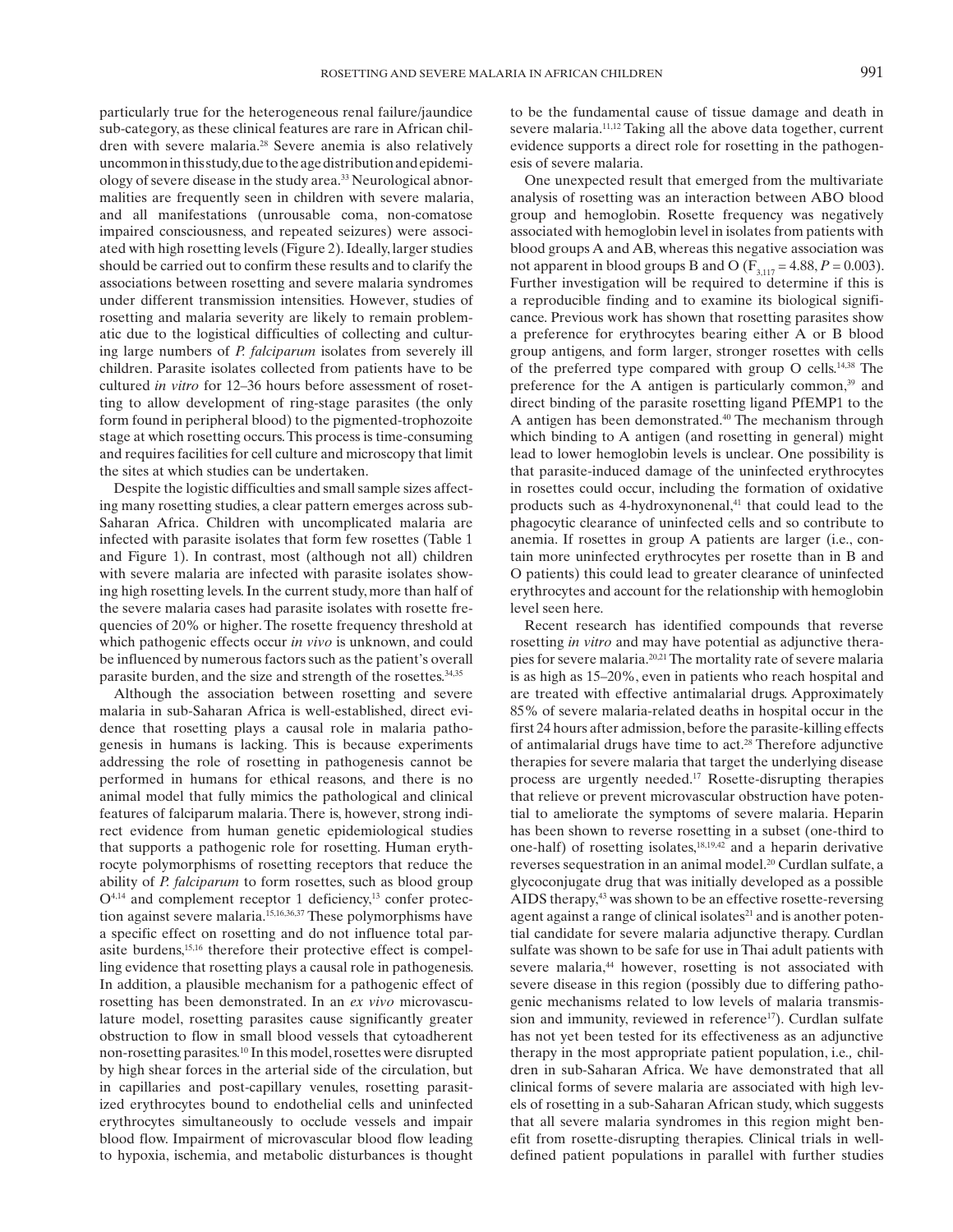on parasite rosetting properties will be required to determine whether rosette-reversing therapies can reduce the high mortality rate of severe malaria.

Received July 17, 2009. Accepted for publication August 26, 2009.

 Acknowledgments: The authors are grateful to the Bandiagara Malaria Project team for their assistance and to the patients and their parents or guardians for participation in the study.

 Financial support: This work was supported by the Wellcome Trust (Senior Research Fellowship to JAR, grant number 084226) and the U.S. National Institutes of Health (contract no. N01AI85346 and grant no. D43TW001589). KEL and CVP are supported by awards from the Doris Duke Charitable Foundation.

 Disclaimer: None of the authors have commercial or other associations that might pose a conflict of interest.

 Authors' addresses: Ogobara K. Doumbo, Mahamadou A. Thera, and Abdoulaye K. Koné, Malaria Research and Training Center, Département d'Epidémiologie des Affections Parasitaires, Faculté de Médecine, de Pharmacie et d'Odonto-Stomatologie, Bamako, Mali, E-mails: okd@MRTCBKO.org, mthera@MRTCBKO.org, and fankone@icermali.org. Ahmed Raza and J. Alexandra Rowe, Centre for Immunity, Infection and Evolution, Institute of Immunology and Infection Research, University of Edinburgh, Edinburgh, UK, E-mails: Ahmed.Raza@ed.ac.uk and Alex.Rowe@ed.ac.uk. Louisa J. Tempest, Institute of Evolutionary Biology, University of Edinburgh, Edinburgh, UK, E-mail: Louisa.Tempest@ed.ac.uk. Kirsten E. Lyke and Christopher V. Plowe, Malaria Section, Center for Vaccine Development/Howard Hughes Medical Institute, University of Maryland School of Medicine, Baltimore, MD, E-mails: klyke@ medicine.umaryland.edu and cplowe@medicine.umaryland.edu.

### REFERENCES

- 1. Carlson J, Helmby H, Hill AV, Brewster D, Greenwood BM, Wahlgren M, 1990. Human cerebral malaria: association with erythrocyte rosetting and lack of anti-rosetting antibodies. *Lancet 336:* 1457–1460.
- 2. Treutiger CJ, Hedlund I, Helmby H, Carlson J, Jepson A, Twumasi P, Kwiatkowski D, Greenwood BM, Wahlgren M, 1992. Rosette formation in *Plasmodium falciparum* isolates and anti-rosette activity of sera from Gambians with cerebral or uncomplicated malaria. *Am J Trop Med Hyg 46:* 503–510.
- 3. Ringwald P, Peyron F, Lepers JP, Rabarison P, Rakotomalala C, Razanamparany M, Rabodonirina M, Roux J, Le Bras J, 1993. Parasite virulence factors during falciparum malaria: rosetting, cytoadherence, and modulation of cytoadherence by cytokines. *Infect Immun 61:* 5198–5204.
- 4. Rowe A, Obeiro J, Newbold CI, Marsh K, 1995. *Plasmodium falciparum* rosetting is associated with malaria severity in Kenya. *Infect Immun 63:* 2323–2326.
- 5. Newbold C, Warn P, Black G, Berendt A, Craig A, Snow B, Msobo M, Peshu N, Marsh K, 1997. Receptor-specific adhesion and clinical disease in *Plasmodium falciparum. Am J Trop Med Hyg 57:* 389–398.
- 6. Kun JF, Schmidt-Ott RJ, Lehman LG, Lell B, Luckner D, Greve B, Matousek P, Kremsner PG, 1998. Merozoite surface antigen 1 and 2 genotypes and rosetting of *Plasmodium falciparum* in severe and mild malaria in Lambarene, Gabon. *Trans R Soc Trop Med Hyg 92:* 110–114.
- 7. Pain A, Ferguson DJ, Kai O, Urban BC, Lowe B, Marsh K, Roberts DJ, 2001. Platelet-mediated clumping of *Plasmodium falciparum* infected erythrocytes is a common adhesive phenotype and is associated with severe malaria. *Proc Natl Acad Sci USA 98:* 1805–1810.
- 8. Heddini A, Pettersson F, Kai O, Shafi J, Obiero J, Chen Q, Barragan A, Wahlgren M, Marsh K, 2001. Fresh isolates from children with severe *Plasmodium falciparum* malaria bind to multiple receptors. *Infect Immun 69:* 5849–5856.
- 9. Rowe JA, Shafi J, Kai OK, Marsh K, Raza A, 2002. Nonimmune IgM, but not IgG binds to the surface of *Plasmodium falciparum* -infected erythrocytes and correlates with rosetting and severe malaria. *Am J Trop Med Hyg 66:* 692–699.
- 10. Kaul DK, Roth EFJ, Nagel RL, Howard RJ, Handunnetti SM, 1991. Rosetting of *Plasmodium falciparum* -infected red blood cells with uninfected red blood cells enhances microvascular obstruction under flow conditions. *Blood 78:* 812–819.
- 11. Dondorp AM, Ince C, Charunwatthana P, Hanson J, van Kuijen A, Faiz MA, Rahman MR, Hasan M, Bin Yunus E, Ghose A, Ruangveerayut R, Limmathurotsakul D, Mathura K, White NJ, Day NP, 2008. Direct *in vivo* assessment of microcirculatory dysfunction in severe falciparum malaria. *J Infect Dis 197:* 79–84.
- 12. Beare NA, Harding SP, Taylor TE, Lewallen S, Molyneux ME, 2009. Perfusion abnormalities in children with cerebral malaria and malarial retinopathy. *J Infect Dis 199:* 263–271.
- 13. Rowe JA, Moulds JM, Newbold CI, Miller LH, 1997. *P. falciparum* rosetting mediated by a parasite-variant erythrocyte membrane protein and complement-receptor 1. *Nature 388:* 292–295.
- 14. Carlson J, Nash GB, Gabutti V, al-Yaman F, Wahlgren M, 1994. Natural protection against severe *Plasmodium falciparum* malaria due to impaired rosette formation. *Blood 84:* 3909–3914.
- 15. Cockburn IA, Mackinnon MJ, O'Donnell A, Allen SJ, Moulds JM, Baisor M, Bockarie M, Reeder JC, Rowe JA, 2004. A human complement receptor 1 polymorphism that reduces *Plasmodium falciparum* rosetting confers protection against severe malaria. *Proc Natl Acad Sci USA 101:* 272–277.
- 16. Rowe JA, Handel IG, Thera MA, Deans AM, Lyke KE, Kone A, Diallo DA, Raza A, Kai O, Marsh K, Plowe CV, Doumbo OK, Moulds JM, 2007. Blood group O protects against severe *Plasmodium falciparum* malaria through the mechanism of reduced rosetting. *Proc Natl Acad Sci USA 104:* 17471–17476.
- 17. Rowe JA, Claessens A, Corrigan RA, Arman M, 2009. Adhesion of *Plasmodium falciparum* -infected erythrocytes to human cells: molecular mechanisms and therapeutic implications. *Expert Rev Mol Med 11:* e16.
- 18. Carlson J, Ekre HP, Helmby H, Gysin J, Greenwood BM, Wahlgren M, 1992. Disruption of *Plasmodium falciparum* erythrocyte rosettes by standard heparin and heparin devoid of anticoagulant activity. *Am J Trop Med Hyg 46:* 595–602.
- 19. Rowe A, Berendt AR, Marsh K, Newbold CI, 1994. *Plasmodium falciparum*: a family of sulphated glycoconjugates disrupts erythrocyte rosettes. *Exp Parasitol 79:* 506–516.
- 20. Vogt AM, Pettersson F, Moll K, Jonsson C, Normark J, Ribacke U, Egwang TG, Ekre HP, Spillmann D, Chen Q, Wahlgren M, 2006. Release of sequestered malaria parasites upon injection of a glycosaminoglycan. *PLoS Pathog 2:* e100.
- 21. Kyriacou HM, Steen KE, Raza A, Arman M, Warimwe G, Bull PC, Havlik I, Rowe JA, 2007. *In vitro* inhibition of *Plasmodium falciparum* rosette formation by Curdlan sulfate. *Antimicrob Agents Chemother 51:* 1321–1326.
- 22. Lyke KE, Diallo DA, Dicko A, Kone A, Coulibaly D, Guindo A, Cissoko Y, Sangare L, Coulibaly S, Dakouo B, Taylor TE, Doumbo OK, Plowe CV, 2003. Association of intraleukocytic *Plasmodium falciparum* malaria pigment with disease severity, clinical manifestations, and prognosis in severe malaria. *Am J Trop Med Hyg 69:* 253–259.
- 23. Lyke KE, Burges R, Cissoko Y, Sangare L, Dao M, Diarra I, Kone A, Harley R, Plowe CV, Doumbo OK, Sztein MB, 2004. Serum levels of the proinflammatory cytokines interleukin-1 beta (IL-1beta), IL-6, IL-8, IL-10, tumor necrosis factor alpha, and IL-12(p70) in Malian children with severe *Plasmodium falciparum* malaria and matched uncomplicated malaria or healthy controls. *Infect Immun 72:* 5630–5637.
- 24. Deans AM, Lyke KE, Thera MA, Plowe CV, Kone A, Doumbo OK, Kai O, Marsh K, Mackinnon MJ, Raza A, Rowe JA, 2006. Low multiplication rates of African *Plasmodium falciparum* isolates and lack of association of multiplication rate and red blood cell selectivity with malaria virulence. *Am J Trop Med Hyg 74:* 554–563.
- 25. Lyke KE, Dicko A, Kone A, Coulibaly D, Guindo A, Cissoko Y, Traore K, Plowe CV, Doumbo OK, 2004. Incidence of severe *Plasmodium falciparum* malaria as a primary endpoint for vaccine efficacy trials in Bandiagara, Mali. *Vaccine 22:* 3169–3174.
- 26. Diallo DA, Doumbo OK, Plowe CV, Wellems TE, Emanuel EJ, Hurst SA, 2005. Community permission for medical research in developing countries. *Clin Infect Dis 41:* 255–259.